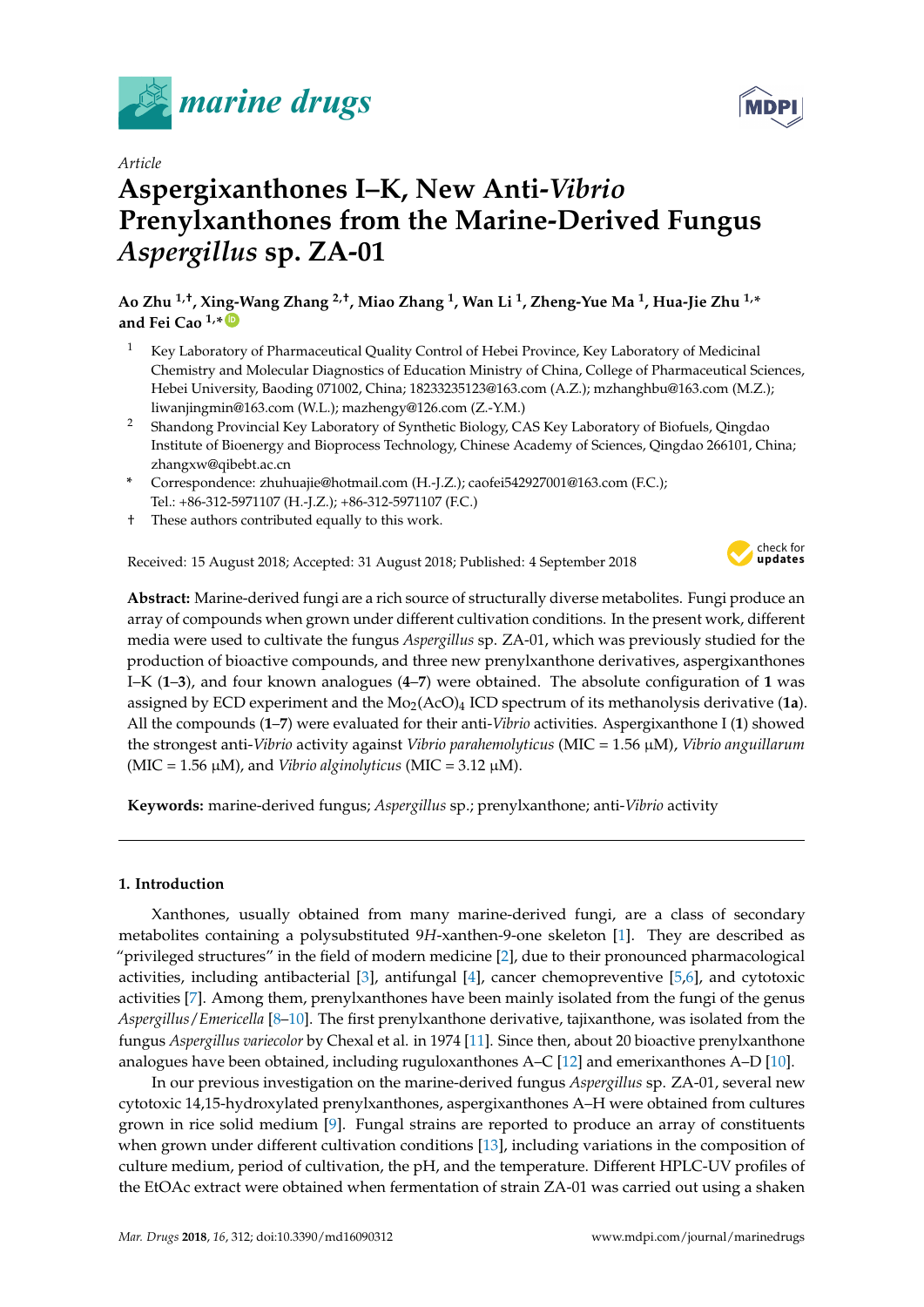Czapek-Dox medium. Further systematic chemical exploration of this extract led to the isolation of three new prenylxanthone derivatives, aspergixanthones I–K (**1**–**3**), and four known analogues: three new prenylxanthone derivatives, aspergixanthones I–K (**1**–**3**), and four known analogues: aspergixanthone A (4) [\[9\]](#page-7-6), 15-acetyl tajixanthone hydrate (5) [\[14\]](#page-7-8), tajixanthone hydrate (6) [\[15\]](#page-7-9), and 16-chlorotajixanthone (**7**) [\[15\]](#page-7-9) (Figure [1\)](#page-1-0). Herein, we report the isolation, structure elucidation, absolute 16-chlorotajixanthone (**7**) [15] (Figure 1). Herein, we report the isolation, structure elucidation, configurations, and anti-*Vibrio* activities of these compounds (**1**–**7**). absolute configurations, and anti-*Vibrio* activities of these compounds (**1**–**7**). EtOAc extract were obtained when fermentation of strain ZA-01 was carried out using a shaken Czapek-Dox medium. Further systematic chemical exploration of this extract led to the isolation of

<span id="page-1-0"></span>

**Figure 1.** Chemical structures of **1**–**7**. **Figure 1.** Chemical structures of **1**–**7**.

# **2. Results 2. Results**

Aspergixanthone I (**1**) was obtained as a yellow powder, which showed five maximum UV Aspergixanthone I (**1**) was obtained as a yellow powder, which showed five maximum UV absorbance bands at 228, 242, 264, 285, and 385 nm, indicating a prenylxanthone nucleus for **1** [8–10]. absorbance bands at 228, 242, 264, 285, and 385 nm, indicating a prenylxanthone nucleus for **1** [\[8–](#page-7-2)[10\]](#page-7-3). The molecular formula of  $C_{27}H_{30}O_8$  for **1** was deduced from the molecular ion peak  $[M + Na]$ <sup>+</sup> at *m/z* 505.1827 (calculated (calcd.) for  $C_{27}H_{30}O_8$ Na, 505.1833) in positive HRESIMS, which corresponded to 13 degrees of unsaturation. The 1H NMR and 13C NMR data of **1** (Tables 1 and 2), showed the 13 degrees of unsaturation. The <sup>1</sup>H NMR and <sup>13</sup>C NMR data of **1** (Tables [1](#page-2-0) and [2\)](#page-2-1), showed the presence of four methyl signals (*δ*<sub>H</sub> 2.38 (3H, s, H-24), 1.86 (3H, s, H-23), 1.38 (3H, s, H-18), and 1.34 (3H, s, H-17); *δ*<sub>C</sub> 26.9 (C-17), 25.3 (C-18), 22.5 (C-23), and 17.4 (C-24)), one oxygen-bearing methylene signal  $(\delta_H$  4.46 (1H, brd, J = 10.8 Hz, H-19a) and 4.35 (1H, dd, J = 12.0, 10.8 Hz, H-19b);  $\delta_C$  64.1 (C-19)), three aromatic methine signals ( $\delta_H$  7.41 (1H, d, J = 8.4 Hz, H-3), 7.29 (1H, s, H-5), and 6.71 (1H, d,  $J = 8.4$  Hz, H-2);  $\delta_C$  137.9 (C-3), 119.5 (C-5), and 109.5 (C-2)), and one keto carbonyl signal ( $\delta_C$  184.5 (C-13)), confirming the prenylxanthone skeleton of  $1$  [\[8](#page-7-2)-10]. In fact, the structure of 1 was closely related to that of compound epitajixanthone hydrate, a prenylxanthone derivative that was related to that of compound epitajixanthone hydrate, a prenylxanthone derivative that was previously isolated from the endophytic fungus *Emericella* sp. XL029 [\[8\]](#page-7-2). Additional signals for an acetoxy ( $\delta_H$  1.99 (3H, s);  $\delta_C$  170.4 and 20.7) were present in the NMR spectra of 1, implicating an epitajixanthone hydrate analogue bearing an additional acetoxy group for **1**. The position of this 15-OAc unit was deduced from the proton spin system of H-14/H-15 from the  ${}^{1}$ H- ${}^{1}$ H COSY spectrum (Figure S4), and the long-range couplings of H-15/15-COCH<sub>3</sub> and H-18/C-15 in the HMBC spectrum (Figure S5) of 1 (Figure S5) of **1** (Figure 2). Thus, **1** was the 15-acetyl derivative of epitajixanthone hydrate. (Figure [2\)](#page-3-0). Thus, **1** was the 15-acetyl derivative of epitajixanthone hydrate.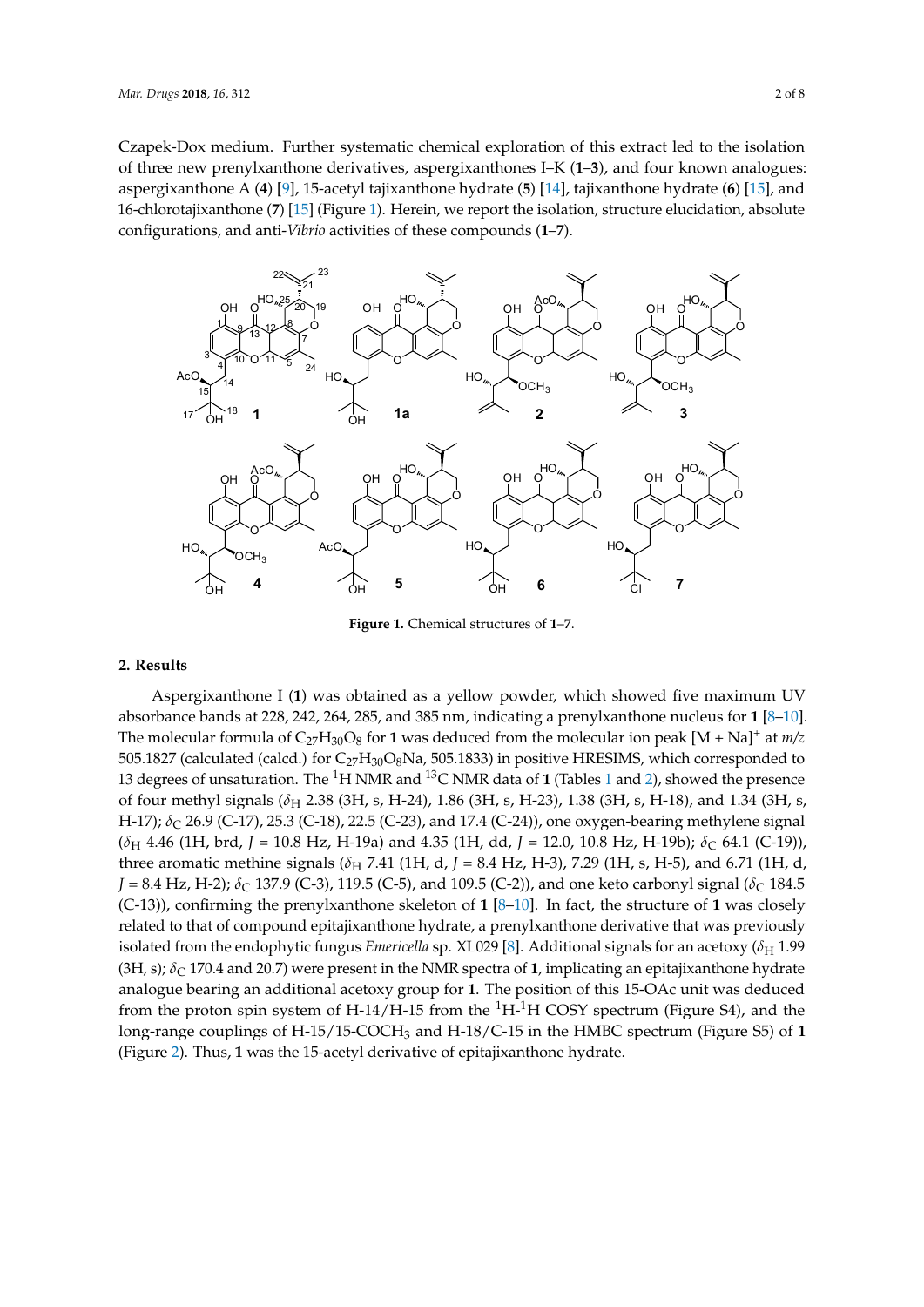<span id="page-2-0"></span>

| Position       | $\mathbf{1}$                                  | $\overline{2}$                                    | 3                                                 |  |  |
|----------------|-----------------------------------------------|---------------------------------------------------|---------------------------------------------------|--|--|
| $\overline{2}$ | 6.71, d(8.4)                                  | 6.80, d(8.4)                                      | 6.85, d(8.4)                                      |  |  |
| $\mathfrak{Z}$ | 7.41, d(8.4)                                  | 7.60, d $(8.4)$                                   | 7.65, d $(8.4)$                                   |  |  |
| 5              | 7.29, s                                       | 7.27, s                                           | 7.24, s                                           |  |  |
| 14             | 3.33, dd (14.4, 2.4)<br>2.91, dd (14.4, 10.8) | 4.82, d $(8.4)$                                   | 4.83, d $(8.4)$                                   |  |  |
| 15             | 5.15, dd (10.8, 2.4)                          | 4.19, d $(8.4)$                                   | 4.19, d $(8.4)$                                   |  |  |
| 17             | 1.34, s                                       | $4.65$ , brs<br>$4.62$ , brs                      | 4.64, brs<br>$4.60$ , brs                         |  |  |
| 18             | 1.38, s                                       | 1.76, s                                           | 1.77, s                                           |  |  |
| 19             | 4.46, brd (10.8)<br>4.35, dd (12.0, 10.8)     | $4.56$ , brd $(11.4)$<br>$4.32,$ dd $(11.4, 3.0)$ | 4.43, dd (10.8, 3.0)<br>$4.35$ , dd $(10.8, 3.0)$ |  |  |
| 20             | $2.55$ , d $(12.0)$                           | 2.72, brs                                         | $2.72$ , d $(3.0)$                                |  |  |
| 22             | 5.06, s<br>4.78, s                            | 4.81, s<br>4.76, s                                | 4.81, s<br>4.59, s                                |  |  |
| 23             | 1.86, s                                       | 1.89, s                                           | 1.85, s                                           |  |  |
| 24             | 2.38, s                                       | 2.36, s                                           | 2.37, s                                           |  |  |
| 25             | 5.50, brs                                     | 6.90, brs                                         | 5.43, brs                                         |  |  |
| $1-OH$         | 12.63, brs                                    | 13.06, brs                                        | 12.83, brs                                        |  |  |
| $14-OCH3$      |                                               | 3.28, s                                           | 3.30, s                                           |  |  |
| $15-OAc$       | 1.99, s                                       |                                                   |                                                   |  |  |
| $25-OH$        | 4.51, brs                                     |                                                   | 4.96, d $(4.2)$                                   |  |  |
| $25-OAC$       |                                               | 2.10, s                                           |                                                   |  |  |

**Table 1.** <sup>1</sup>H NMR data (δ) of **1–3** (600 MHz, δ in ppm, CDCl<sub>3</sub>, *J* in Hz).

**Table 2.** <sup>13</sup>C NMR data ( $\delta$ ) of **1–3** (150 MHz,  $\delta$  in ppm, CDCl<sub>3</sub>).

<span id="page-2-1"></span>

| Position       | $\mathbf{1}$               | $\overline{2}$             | 3                     |  |
|----------------|----------------------------|----------------------------|-----------------------|--|
| $\mathbf{1}$   | 161.1, C                   | 162.0, C                   | 161.8, C              |  |
| $\overline{2}$ | 109.5, CH                  | 110.7, CH                  | 110.7, CH             |  |
| 3              | 137.9, CH                  | 134.7, CH                  | 135.1, CH             |  |
| $\bf 4$        | 115.1, C                   | 115.4, C                   | 115.8, C              |  |
| 5              | 119.5, CH                  | 120.4, CH                  | 119.1, CH             |  |
| 6              | 139.0, C                   | 138.0, C                   |                       |  |
| 7              | 149.6, C                   | 150.4, C                   | 149.9, C              |  |
| 8              | 121.8, C                   | 115.0, C                   | 121.4, C              |  |
| 9              | 109.2, C                   | 109.0, C                   | 108.8, C              |  |
| 10             | 153.3, C                   | 153.5, C                   | 153.7, C              |  |
| 11             | 151.8, C                   | 151.8, C                   | 152.0, C              |  |
| 12             | 116.9, $C$                 | 116.4, $C$                 | 116.9, C              |  |
| 13             | 184.5, C                   | 183.4, C                   | 184.5, C              |  |
| 14             | 29.7, CH <sub>2</sub>      | 78.7, CH                   | 78.8, CH              |  |
| 15             | 78.6, CH                   | 80.0, CH                   | 80.0, CH              |  |
| 16             | 72.5, C                    | 141.7, C                   | 142.5, C              |  |
| 17             | $26.9, \text{CH}_3$        | 114.8, CH <sub>2</sub>     | 114.8, $CH2$          |  |
| 18             | $25.3$ , CH <sub>3</sub>   | 18.2, $CH3$                | 18.2, CH <sub>3</sub> |  |
| 19             | 64.1, $CH2$                | $63.9$ , CH <sub>2</sub>   | 64.8, CH <sub>2</sub> |  |
| 20             | 44.1, CH                   | 42.6, CH                   | 45.1, CH              |  |
| 21             | 142.3, C                   | 142.5, C                   | 142.7, C              |  |
| 22             | $111.7, \text{CH}_2$       | 112.9, $CH2$               | 112.4, $CH2$          |  |
| 23             | 22.5, $CH3$                | 22.6, $CH3$                | $22.7, \text{CH}_3$   |  |
| 24             | 17.4, CH <sub>3</sub>      | $17.5, \mathrm{CH}_3$      | $17.7, \mathrm{CH}_3$ |  |
| 25             | 61.0, CH                   | 65.7, CH                   | 63.3, CH              |  |
| $14-OCH3$      |                            | 57.2, CH <sub>3</sub>      | 57.2, CH <sub>3</sub> |  |
| 15-OAc         | 170.4, C<br>$20.7$ , $CH3$ |                            |                       |  |
| $25-OAC$       |                            | 170.2, C<br>$21.4$ , $CH3$ |                       |  |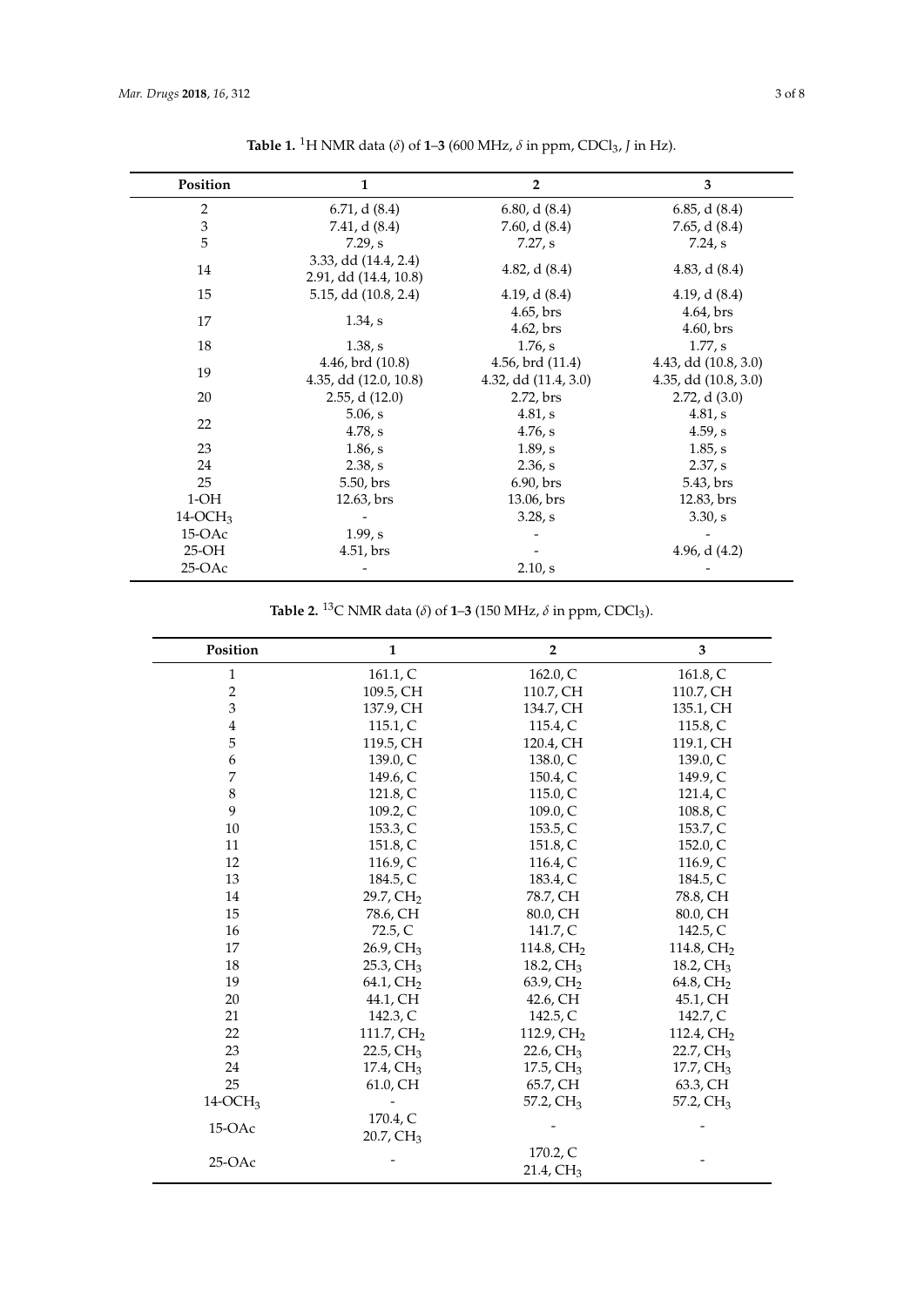<span id="page-3-0"></span>

**Figure 2.** COSY and key HMBC correlations of **1**. **Figure 2.** COSY and key HMBC correlations of **1**. **Figure 2.** COSY and key HMBC correlations of **1**.

In order to define the relative and absolute configurations of **1**, the methanolysis derivative of **1** In order to define the relative and absolute configurations of 1, the methanolysis derivative  $(6, 6)$ of  $1$  (1a) was prepared using  $K_2CO_3$  in anhydrous MeOH. The NMR data of 1a were identical to those of epitajixanthone hydrate, suggesting that 1a and epitajixanthone hydrate were the same compound, and that 1 and epitajixanthone hydrate had the same stereoconfiguration. This deduction was verified by the NOESY correlation (Figure S6) between H-20 and H-25 in 1, and the positive specific rotation value ( $[\alpha]_{20}^D$  = +42.5 (*c* 0.10, MeOH)) of 1 [\[8,](#page-7-2)[9\]](#page-7-6). Additionally, the same ECD cotton effects of 1 and epitajixanthone hydrate (1a) (Figure [3a](#page-3-1)) indicated that 1 had the same stereoconfiguration as **Example 18** radiation **configuration** of **1** absolute configuration of **1** and **1** absolute the dimolecular (*MO NN* radiation) [\[8\]](#page-7-2). To assign the absolute configuration of **1a**, the dimolybdenum tetraacetate  $(Mo_2(AC))_4$ nm of 1 gave the Newman form of the Mo-c[om](#page-3-1)plexes of 1 (Figure 3b), which showed a clockwise showed a clockwise rotation, and suggested a 15*S* configuration for **1a** [16,17]. Based on the above rotation, and suggested a 15S configuration for  $1a$  [\[16](#page-7-10)[,17\]](#page-7-11). Based on the above data analysis, the epitajixanthone hydrate (**1a**), whose relative configuration was determined using crystal data (Mo *K*α epitajixanthone hydrate (**1a**), whose relative configuration was determined using crystal data (Mo ICD procedure (Snatzke's method) was used. The positive ICD cotton effects at 300 (0.10) and 400 (0.34) absolute configuration of **1** could be defined as 15*S*,20*R*,25*R*. data analysis, the absolute configuration of **1** could be defined as 15*S*,20*R*,25*R*.

<span id="page-3-1"></span>

Figure 3. (a) Experimental ECD spectra for 1 and 1a; (b) ICD spectra of Mo-complexes of 1a (red) and **A** (blue) recorded in DMSO.

Aspergixanthone J (2) showed an  $[M + Na]^+$  ion peak at  $m/z$  517.1826, indicating a molecular formula of  $C_{28}H_{30}O_8$ . The NMR data of 2 (Tables [1 a](#page-2-0)nd [2\)](#page-2-1) closely resembled those of aspergixanthone A (4) [\[9\]](#page-7-6), except for the signals for the 17-Me in aspergixanthone A (4) being replaced by those for an olefinic methylene ( $\delta_H$  4.65 (1H, brs, H-17a) and 4.62 (1H, brs, H-17b);  $\delta_C$  114.8 (C-17)), indicating the presence of a double bond between C-16 and C-17 in 2. Analysis of HMBC correlations from H-17 to C-15/C-16/C-18 demonstrated the elucidation of the plane structure of 2. The NOESY correlations (Figure S16), the coupling constants, the negative specific rotation value of 2, and the similarity of the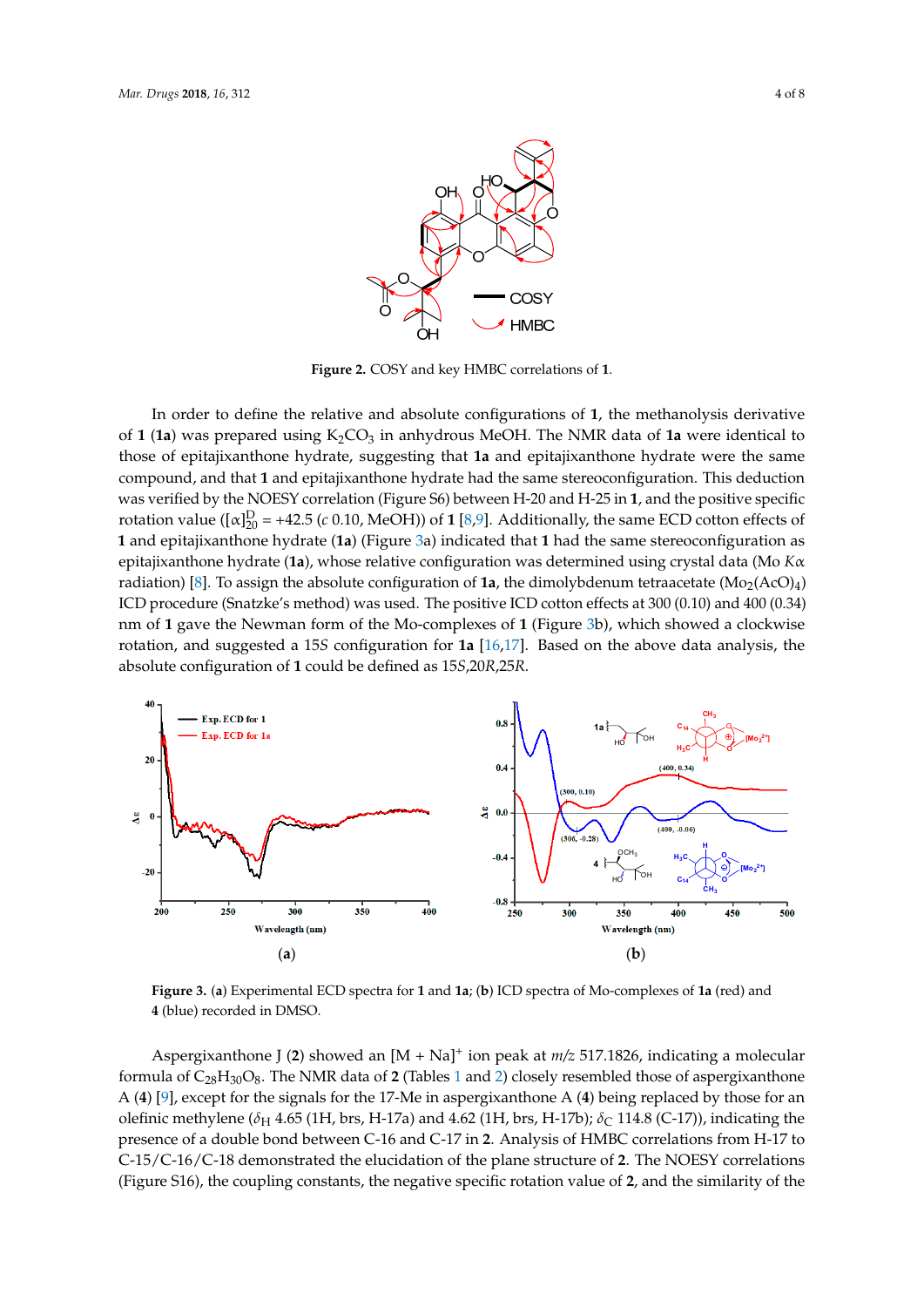<span id="page-4-0"></span>ECD spectra of **2** and **4** (Figure [4\)](#page-4-0) suggested that **2** had the same absolute configuration as **4**, which was *Mar. Drugs* **2018**, *16*, x 5 of 8 previously assigned as 14*R*,15*R*,20*S*,25*R* by a combined analysis of ECD, ORD, and VCD methods [\[9\]](#page-7-6). In particular, the absolute configuration at C-15 in 4 was demonstrated to be R, using Snatzke's method (Figure 3b), unambiguously, which was opposite to **1**. Snatzk[e's](#page-3-1) method (Figure 3b), unambiguously, which was opposite to **1**.



**Figure 4.** Experimental ECD spectra for **2**–**4**. **Figure 4.** Experimental ECD spectra for **2**–**4**.

Aspergixanthone K (3) was determined to have a molecular formula of  $C_{26}H_{28}O_7$  using HRESIMS  $\frac{H_{\text{E}}}{\sqrt{1-\frac{1}{2}}}\left\{\frac{1}{\sqrt{1-\frac{1}{2}}}\left\{\frac{1}{\sqrt{1-\frac{1}{2}}}\left\{\frac{1}{\sqrt{1-\frac{1}{2}}}\left\{\frac{1}{\sqrt{1-\frac{1}{2}}}\left\{\frac{1}{\sqrt{1-\frac{1}{2}}}\left\{\frac{1}{\sqrt{1-\frac{1}{2}}}\left\{\frac{1}{\sqrt{1-\frac{1}{2}}}\left\{\frac{1}{\sqrt{1-\frac{1}{2}}}\left\{\frac{1}{\sqrt{1-\frac{1}{2}}}\left\{\frac{1}{\sqrt{1-\frac{1}{2}}}\left\{\frac{1}{$ structural analogue of **2**, but it is missing the acetoxy group at C-25. The unambiguous 1H-1H COSY analysis. The 1D and 2D NMR data of **3** (Tables [1](#page-2-0) and [2\)](#page-2-1) revealed that **3** represents a structural analogue of 2, but it is missing the acetoxy group at C-25. The unambiguous  ${}^{1}H_{1}{}^{1}H$  COSY Similar NOESY correlations (Figure S23) and ECD spectra of **2** and **3** implied that they had the same **2**. Similar NOESY correlations (Figure S23) and ECD spectra of **2** and **3** implied that they had the cross-peaks of 25-OH/H-25/H-20/H-19 confirmed the postulated 25-deacetylation homologue of same stereoconfigurations.

Prenylxanthone derivatives (**1**–**7**) are a class of bioactive natural compounds that belong to the Prenylxanthone derivatives (**1**–**7**) are a class of bioactive natural compounds that belong to the family of natural contractors  $\frac{1}{2}$ . The means of biodecive means  $\frac{1}{2}$  derived and belong to the family of naturally occurring xanthones [\[1\]](#page-6-0). These prenylxanthones with a C-4 terpenoid-derived side<br>details and the state of the contract of the contract of the general state of the state of the state of the state of the chain were mainly isolated from fungi of the genus *Aspergillus*/*Emericella* [\[8](#page-7-2)[–10\]](#page-7-3). It was an interesting  $\frac{1}{2}$ and challenging task to define the stereoconfigurations of the C-4 side chain for these prenylxanthone  $\frac{1}{2}$ derivatives. In particular, the assigned comparison of the specific rotation with the specific rotation with the specific rotation of previous reports. often assigned by comparison of the specific rotation with that of previous reports [\[8](#page-7-2)[,14\]](#page-7-8), which was specific rotation can be absolute comfutulous of C-15 were present in the present in the present in the configuration of C-15 were presented in the configurations of C-15 were presented in the configurations of C-15 were p In this work, two possible absolute configurations for C-15 were present in different prenylxanthone derivatives. In particular, the absolute configuration at C-15 in prenylxanthone derivatives was inappropriate, since the absolute configuration of C-15 had nothing to do with specific rotation [\[9\]](#page-7-6). derivatives, which were assigned using Snatzke's method.

anves, when were assigned asing sharine s include.<br>Vibrio spp., such as Vibrio anguillarum, Vibrio parahemolyticus, and Vibrio alginolyticus, are a class of of Gram-negative halophilic bacteria that usually occur in marine and coastal environments Gram-negative halophilic bacteria that usually occur in marine and coastal environments throughout throughout the world, which could lead to vibriosis in crustaceans and cause serious damage to the world, which could lead to vibriosis in crustaceans and cause serious damage to mariculture marculature production and content vaccine is no effective vaccine vaccine variable variable variable production [\[18,](#page-7-12)[19\]](#page-7-13). However, there is no effective vaccine to prevent vibriosis due to lacking adaptive production<br>Production [18,19]. However, there is no effective vaccine to prevent vibriosis due to lacking adaptive immunity in crustacean species. In the past few decades, searching for anti-*Vibrio* agents from in the research trends. The research trends of the research trends. The research trends of the research trends of the researc marine-derived fungi for controlling vibriosis has become one of the research trends. Therefore, the anti-Vibrio activities against *V. parahemolyticus, V. anguillarum*, and *V. alginolyticus* of  $1-7$  were species between 1.56 and 25.0 million MIC values between 1.56 and 25.0 million I (**1**). And 1.56 and 1.56 and 1.56 and 1.56 and 25.0 million I (**1**). Among them, aspects them, aspects them, aspects them, aspects them, as with MIC values between 1.56 and 25.0  $\mu$ M (Table [3\)](#page-5-0). Among them, aspergixanthone I (1) exhibited  $\mu$ the strongest anti-*Vibrio* activity, indicating that the propenyl at C-20 with *α*-stereoconfiguration may tested. All of the compounds (**1**–**7**) showed anti-*Vibrio* activities to three pathogenic *Vibrio* spp., play an important role for the anti-*Vibrio* activity.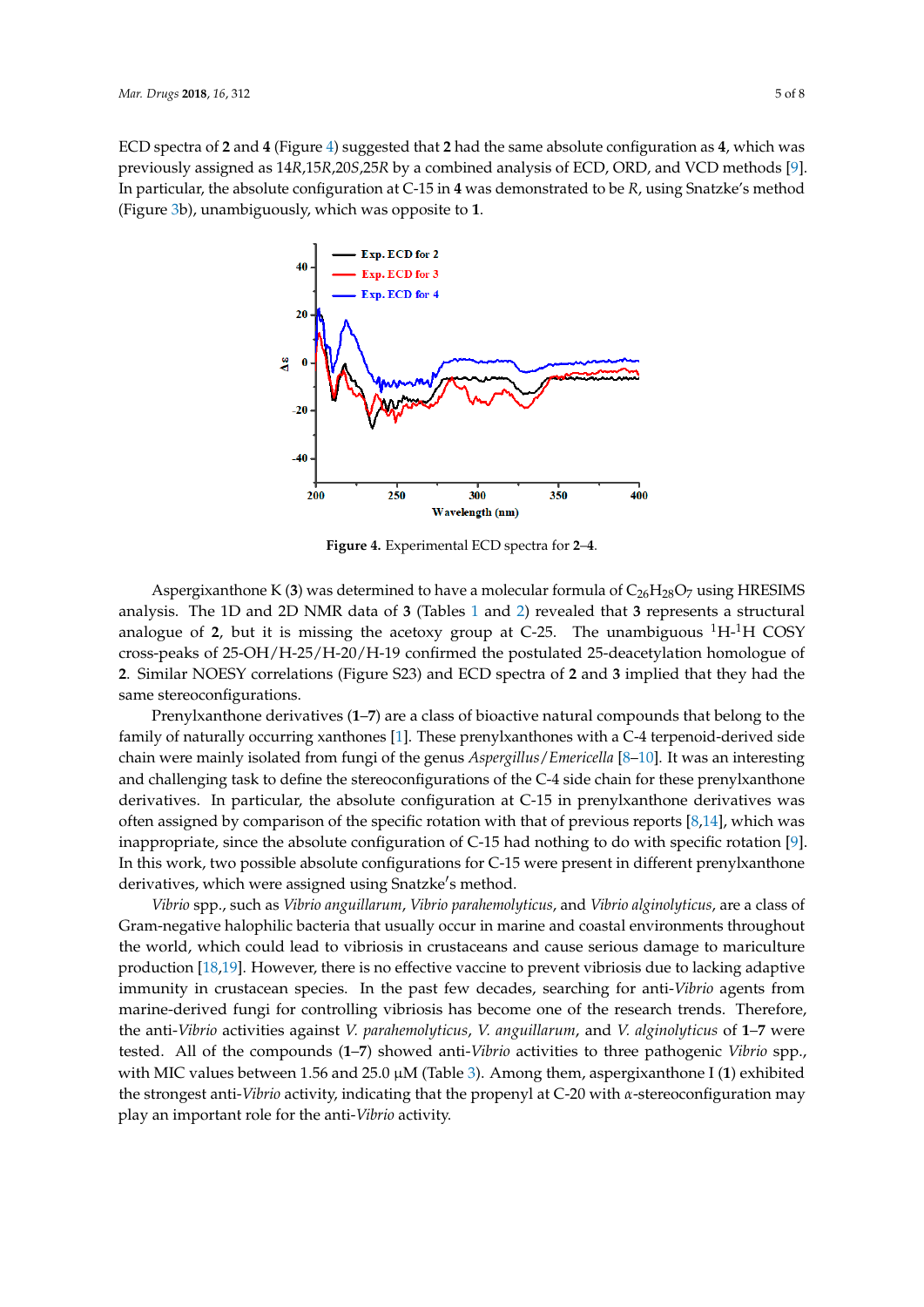<span id="page-5-0"></span>

| <b>Strains</b>     | Compounds [MIC $(\mu M)$ ] |      |      |      |      |      |      |               |
|--------------------|----------------------------|------|------|------|------|------|------|---------------|
|                    |                            |      |      |      |      |      |      | Ciprofloxacin |
| V. parahemolyticus | 1.56                       | 6.25 | 3.12 | 25.0 | 12.5 | 6.25 | 25.0 | 0.078         |
| V. anguillarum     | 1.56                       | 25.0 | 25.0 | 25.0 | 25.0 | 6.25 | 6.25 | 0.312         |
| V. alginolyticus   | 3.12                       | 25.0 | 12.5 | 25.0 | 12.5 | 12.5 | 25.0 | 0.625         |

**Table 3.** Tests of anti-*Vibrio* activities for compounds **1**–**7**.

#### **3. Experimental Section**

#### *3.1. General Experimental Procedures*

Specific rotations: AA-55 series polarimeter (Optical Activity Ltd., Cambridgeshire, UK). UV spectra: a multiskan go microplate spectrophotometer (Thermo Scientific Co., Waltham, MA, USA). Electronic circular dichroism curves: J-815 spectropolarimeter (JASCO Electric Co., Ltd., Tokyo, Japan). IR spectra: Nicolet NEXUS 470 spectrophotometer (Thermo Electron Co., Madison, WI, USA) using KBr pellets. 1D and 2D NMR spectra: Bruker AVIII 600 MHz NMR spectrometer (Bruker BioSpin GmbH Co., Rheinstetten, Germany), using the residual solvent resonance as an internal standard. Semi-preparative HPLC: Shimadzu LC-20AT system with a SPD-M20A photodiode array detector (Shimadzu Co., Kyoto, Japan), and Waters RP-18 (XBridge OBD, 5  $\mu$ m, 10 mm  $\times$  250 mm).

#### *3.2. Isolation of the Fungal Material*

The fungus *Aspergillus* sp. ZA-01 has been previously described [\[9\]](#page-7-6). Liquid fermentation of the fungus *Aspergillus* sp. ZA-01 using shaken Czapek-Dox medium (150 rpm, 30 L, 1 L Erlenmeyer flasks each containing 500 mL of culture broth) was performed at 30 ◦C for 14 days. The culture was filtered to separate the culture broth from the mycelia and was repeatedly extracted using EtOAc (10 L) at room temperature six times, which yielded a crude extract (3.2 g). The extract was then chromatographed on a silica gel column using a stepwise gradient of petroleum ether (PE)/EtOAc (100:0 to 0:100) to produce six fractions: Fr.1–Fr.6. Fr.3 was further purified by silica gel CC (PE:EtOAc = 2:1), Sephadex LH-20 (CH<sub>2</sub>Cl<sub>2</sub>:MeOH = 1:1), and preparative HPLC using a C<sub>18</sub> column (CH<sub>3</sub>OH:H<sub>2</sub>O = 73:27) to provide **1** (5.2 mg, *t*<sup>R</sup> 20.5 min), **2** (2.0 mg, *t*<sup>R</sup> 28.4 min), **3** (2.3 mg, *t*<sup>R</sup> 25.1 min), **4** (4.6 mg, *t*<sup>R</sup> 13.6 min), **5** (6.2 mg,  $t_R$  16.2 min), **6** (5.0 mg,  $t_R$  11.0 min), and **7** (4.1 mg,  $t_R$  22.3 min).

Aspergixanthone I (1): yellow, amorphous powder;  $[\alpha]_{20}^D$  = +42.5 (*c* 0.10, MeOH); UV (MeOH)  $\lambda_{\text{max}}$ (log *ε*) 230 (4.5), 243 (4.0), 266 (4.7), 285 (2.1), 382 (1.9) nm; IR (KBr) *ν*max 3451, 2930, 2356, 1637, 1593, 1462, 1257, 1081, 903 cm–1; NMR data, see Tables [1](#page-2-0) and [2;](#page-2-1) HRESIMS *m/z* 505.1827 [M + Na]<sup>+</sup> , (calcd. for  $C_{27}H_{30}O_8$ Na, 505.1833).

Aspergixanthone J (2): yellow, amorphous powder;  $[\alpha]_{20}^D = -78.2$  (*c* 0.1, MeOH); UV (MeOH)  $\lambda_{\text{max}}$ (log *ε*) 233 (4.7), 242 (4.1), 265 (5.0), 287 (2.2), 383 (2.0) nm; IR (KBr) *ν*max 3449, 2920, 2362, 1651, 1579, 1428, 1274, 1040, 867 cm–1; NMR data, see Tables [1](#page-2-0) and [2;](#page-2-1) HRESIMS *m/z* 517.1826 [M + Na]<sup>+</sup> , (calcd. for  $C_{28}H_{30}O_8$ Na, 517.1833).

Aspergixanthone K (3): yellow, amorphous powder;  $[\alpha]_{20}^D = -94.0$  (*c* 0.1, MeOH); UV (MeOH)  $\lambda_{\text{max}}$ (log *ε*) 232 (4.0), 243 (3.8), 267 (4.3), 286 (1.7), 384 (1.5) nm; IR (KBr) *ν*max 3439, 2954, 2371, 1663, 1543, 1460, 1269, 1069, 935 cm–1; NMR data, see Tables [1](#page-2-0) and [2;](#page-2-1) HRESIMS *m/z* 453.1912 [M + Na]<sup>+</sup> , (calcd. for  $C_{26}H_{29}O_7$ , 453.1908).

#### *3.3. Preparation of the Methanolysis Derivative (***1a***) of* **1**

A solution of  $1(3.0 \text{ mg})$  and  $K_2CO_3(10.0 \text{ mg})$  in anhydrous MeOH (3 mL) was stirred at room temperature for 5 h. The mixture was evaporated to dryness, and then purified using a silica gel column (PE/EtOAc, 1:1) to give the methanolysis derivative **1a** (2.5 mg).

Methanolysis derivative (**1a**): yellow, amorphous powder; <sup>1</sup>H NMR (CDCl3, 600 MHz) *δ* 12.59 (1H, s, 1-OH), 7.52 (1H, d, *J* = 7.8 Hz, H-3), 7.23 (1H, s, H-5), 6.75 (1H, d, *J* = 7.8 Hz, H-2), 5.48 (1H, brs,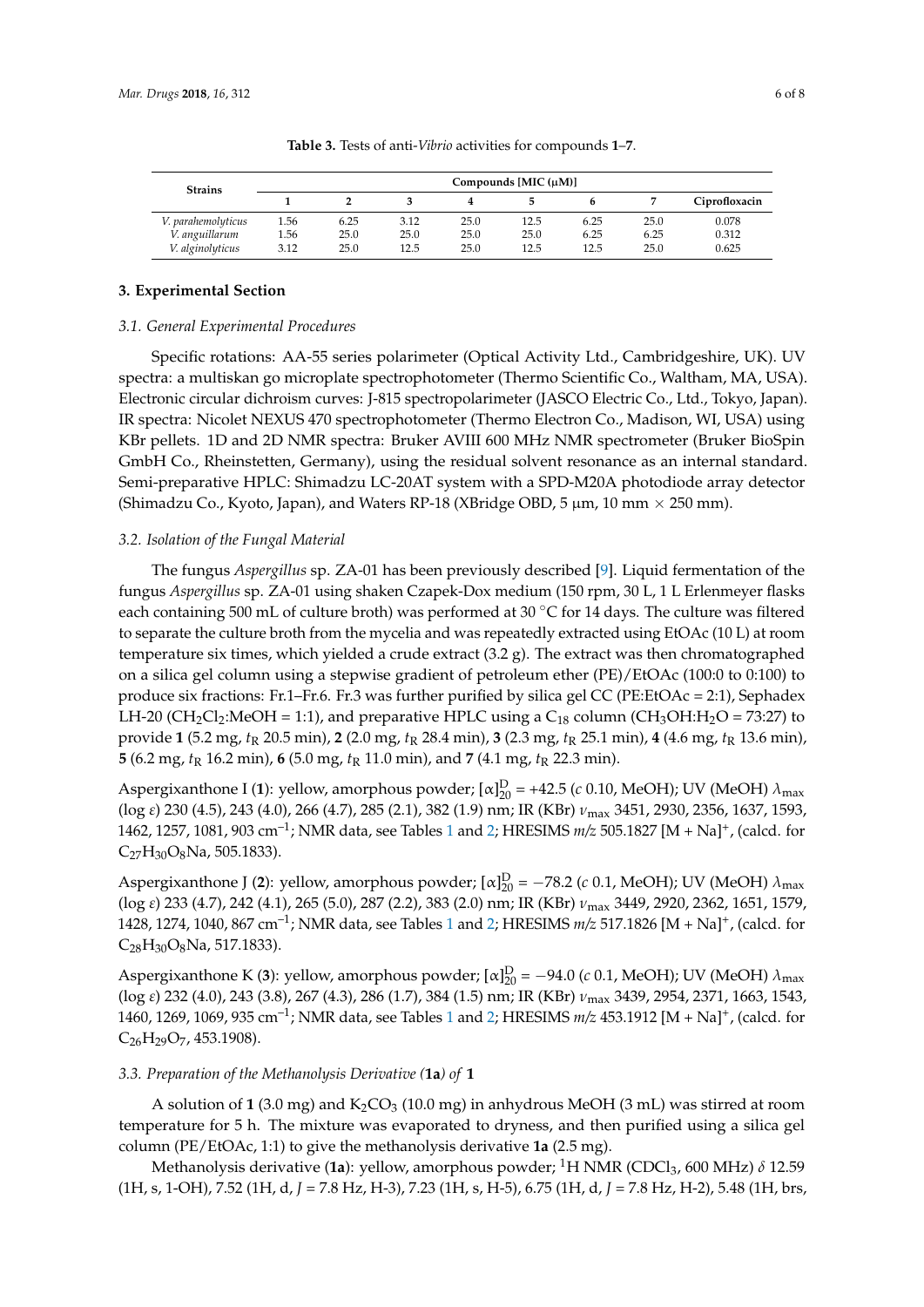H-25), 5.05 (1H, s, H-22a), 4.78 (1H, s, H-22b), 4.46 (1H, dd, *J* = 9.6, 1.8 Hz, H-19a), 4.32 (1H, dd, *J* = 10.2, 9.6 Hz, H-19b), 3.75 (1H, d, *J* = 9.6 Hz, H-15), 3.19 (1H, d, *J* = 13.8 Hz, H-14a), 2.68 (1H, dd, *J* = 13.8, 9.6 Hz, H-14b), 2.55 (1H, brd, *J* = 12.0 Hz, H-20), 2.36 (3H, s, H-24), 1.98 (3H, s, H-23), 1.43 (3H, s, H-18), and 1.35 (3H, s, H-17); <sup>13</sup>C NMR (CDCl<sub>3</sub>, 150 MHz) *δ* 184.4 (C, C-13), 160.6 (C, C-1), 153.3 (C, C-10), 151.9 (C, C-11), 149.5 (C, C-7), 142.3 (C, C-21), 138.8 (C, C-6), 138.3 (CH, C-3), 121.7 (C, C-8), 119.4 (CH, C-5), 116.9 (C, C-12), 116.3 (C, C-4), 111.8 (CH<sub>2</sub>, C-22), 110.1 (CH, C-2), 109.4 (C, C-9), 77.9 (CH, C-15), 73.2 (C, C-16), 64.2 (CH<sub>2</sub>, C-19), 61.5 (CH, C-25), 44.1 (CH, C-20), 32.1 (CH<sub>2</sub>, C-14), 26.7 (CH<sub>3</sub>, C-18), 23.7 (CH3, C-17), 22.6 (CH3, C-23), and 17.6 (CH3, C-24); HRESIMS *m/z* 441.1906 [M + H]<sup>+</sup> , (calcd. for  $C_{25}H_{29}O_7$ , 441.1908).

# *3.4. Snatzke's Method*

The ICD spectra of 1a and 4 were obtained after addition of  $Mo_{2}(OAc)_{4}$  following a previously referenced procedure [\[16,](#page-7-10)[17\]](#page-7-11).

# *3.5. Anti-Vibrio Activity Assays*

Anti-*Vibrio* activity was evaluated by the conventional broth dilution assay [\[20\]](#page-7-14). Three pathogenic *Vibrio* strains, *Vibrio parahemolyticus, Vibrio anguillarum*, and *Vibrio alginolyticus* were used, and ciprofloxacin was used as a positive control with MIC values of 0.078  $\mu$ M, 0.312  $\mu$ M, and 0.625  $\mu$ M, respectively. Replicates were maintained for each test bacteria.

# **4. Conclusions**

Seven prenylxanthone derivatives, including three new compounds (**1**–**3**), were obtained from the marine-derived fungus *Aspergillus* sp. ZA-01 by using a shaken Czapek-Dox medium. The absolute configuration of 1 was determined by the  $Mo<sub>2</sub>(AcO)<sub>4</sub>$  ICD method. This work suggested that the OSMAC approach was an active pathway for the exploration of new bioactive molecules.

**Supplementary Materials:** The following are available online at [http://www.mdpi.com/1660-3397/16/9/312/s1.](http://www.mdpi.com/1660-3397/16/9/312/s1) Figures S1–S24: 1D and 2D NMR, and mass spectra of **1**–**3**.

**Author Contributions:** A.Z. and X.-W.Z. contributed to the fermentation, extraction, and isolation; M.Z. contributed to the ECD test; W.L. contributed to the bioactivities test; Z.-Y.M. contributed to the MS test; F.C. contributed to manuscript preparation; H.-J.Z. was the project leader, organizing and guiding the experiments and manuscript writing.

**Funding:** This work was supported by the National Natural Science Foundation of China (Nos. 41606174; 21877025), the Natural Science Foundation of Hebei Province of China (No. B2017201059, H2018201273, H2017201075,), and the High Performance Computer Center of Hebei University.

**Conflicts of Interest:** The authors declare no conflict of interest.

# **References**

- <span id="page-6-0"></span>1. Masters, K.S.; Bräse, S. Xanthones from fungi, lichens, and bacteria: The natural products and their synthesis. *Chem. Rev.* **2012**, *112*, 3717–3776. [\[CrossRef\]](http://dx.doi.org/10.1021/cr100446h) [\[PubMed\]](http://www.ncbi.nlm.nih.gov/pubmed/22617028)
- <span id="page-6-1"></span>2. Lesch, B.; Bräse, S. A short, atom-economical entry to tetrahydroxanthenones. *Angew. Chem. Int. Ed.* **2004**, *43*, 115–118. [\[CrossRef\]](http://dx.doi.org/10.1002/anie.200352154) [\[PubMed\]](http://www.ncbi.nlm.nih.gov/pubmed/14694488)
- <span id="page-6-2"></span>3. Li, H.L.; Li, X.M.; Liu, H.; Meng, L.H.; Wang, B.G. Two new diphenylketones and a new xanthone from *Talaromyces islandicus* EN-501, an endophytic fungus derived from the marine red alga *Laurencia okamurai*. *Mar. Drugs* **2016**, *14*, 223. [\[CrossRef\]](http://dx.doi.org/10.3390/md14120223) [\[PubMed\]](http://www.ncbi.nlm.nih.gov/pubmed/27941601)
- <span id="page-6-3"></span>4. Shaala, L.A.; Youssef, D.T. Identification and bioactivity of compounds from the fungus *Penicillium* sp. CYE-87 isolated from a marine tunicate. *Mar. Drugs* **2015**, *13*, 1698–1709. [\[CrossRef\]](http://dx.doi.org/10.3390/md13041698) [\[PubMed\]](http://www.ncbi.nlm.nih.gov/pubmed/25815893)
- <span id="page-6-4"></span>5. Anja, K.; Stefan, K.; Clarissa, G.; Karin, K.; Martin, N.; Armin, M.; Heinz, H.F.; Iuliana, A.; Gerhard, R.; Jörg, F.; et al. Potential cancer chemopreventive in vitro activities of monomeric xanthone derivatives from the marine algicolous fungus *Monodictys putredinis*. *J. Nat. Prod.* **2007**, *70*, 353–360. [\[CrossRef\]](http://dx.doi.org/10.1021/np060505o)